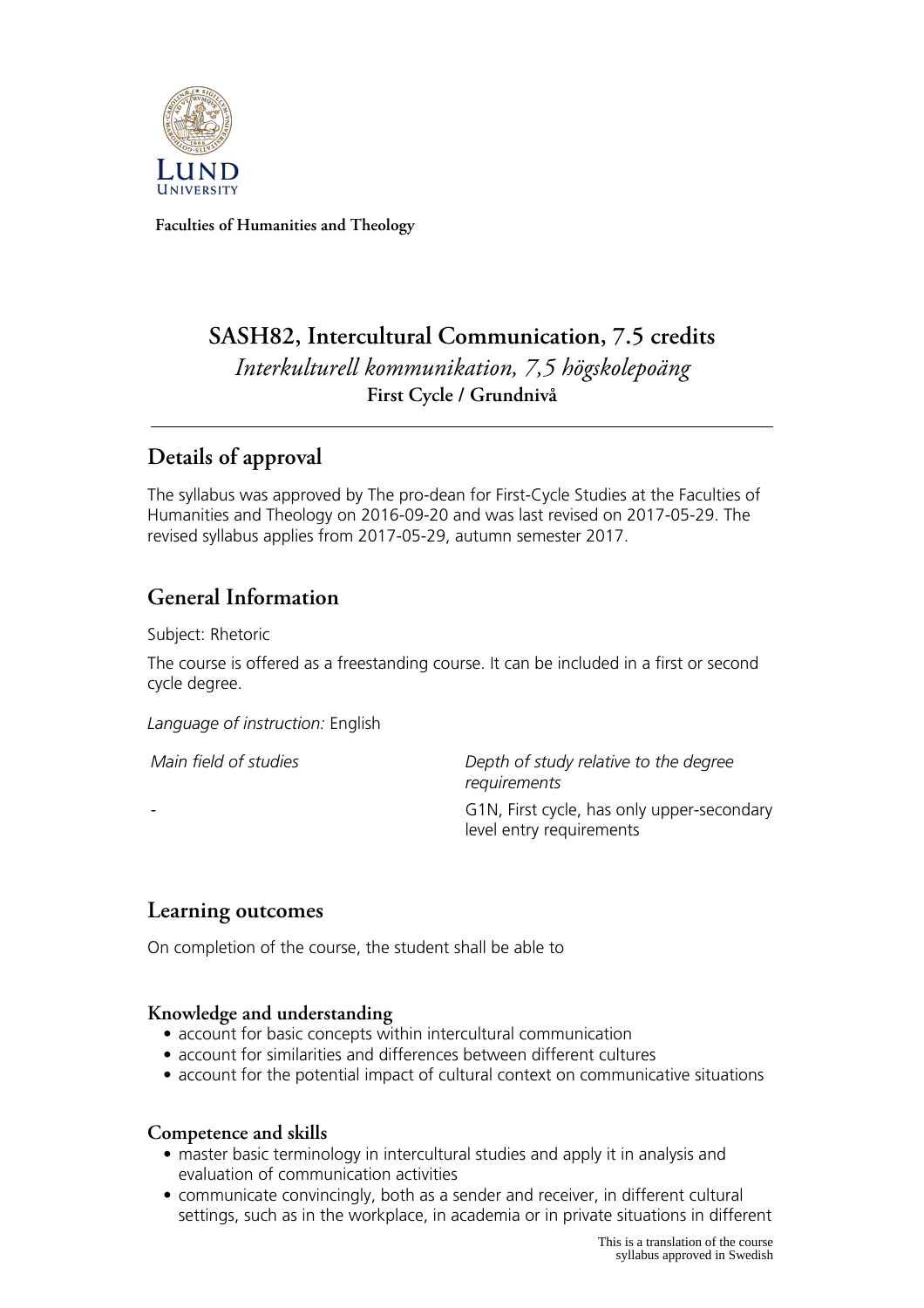countries

- provide constructive feedback on other students' oral and written work
- analyse rhetorical messages in different cultures, contexts and media
- communicate convincing messages adapted to intercultural settings
- independently and critically and in speech and writing, analyse rhetorical communication in different media

#### **Judgement and approach**

- apply intercultural expertise in actual communication situations
- apply ethical and intercultural perspectives to communication

#### **Course content**

In the course, the students are introduced to basic cross-cultural theory and to similarities and differences between different cultures so as to enable them to communicate across cultural borders. Both verbal and non-verbal communication are addressed in the course.

### **Course design**

The teaching is in the form of lectures combined with seminar and group exercises. Participation in seminar and group exercises and assessed components is compulsory unless there are special grounds. An alternative form or date for compulsory components is offered to students who are not able to complete a compulsory component owing to circumstances beyond their control, e.g. accident, sudden illness or similar. This also applies to students who have missed teaching because of activities as a student representative.

#### **Assessment**

The assessment is based on two oral and one written assignment and a written exam at the end of the course.

*Subcourses that are part of this course can be found in an appendix at the end of this document.*

## **Grades**

Marking scale: Fail, E, D, C, B, A. The highest grade is A and the lowest passing grade is E. The grade for a non-passing result is Fail.

### **Entry requirements**

General requirements for university studies in Sweden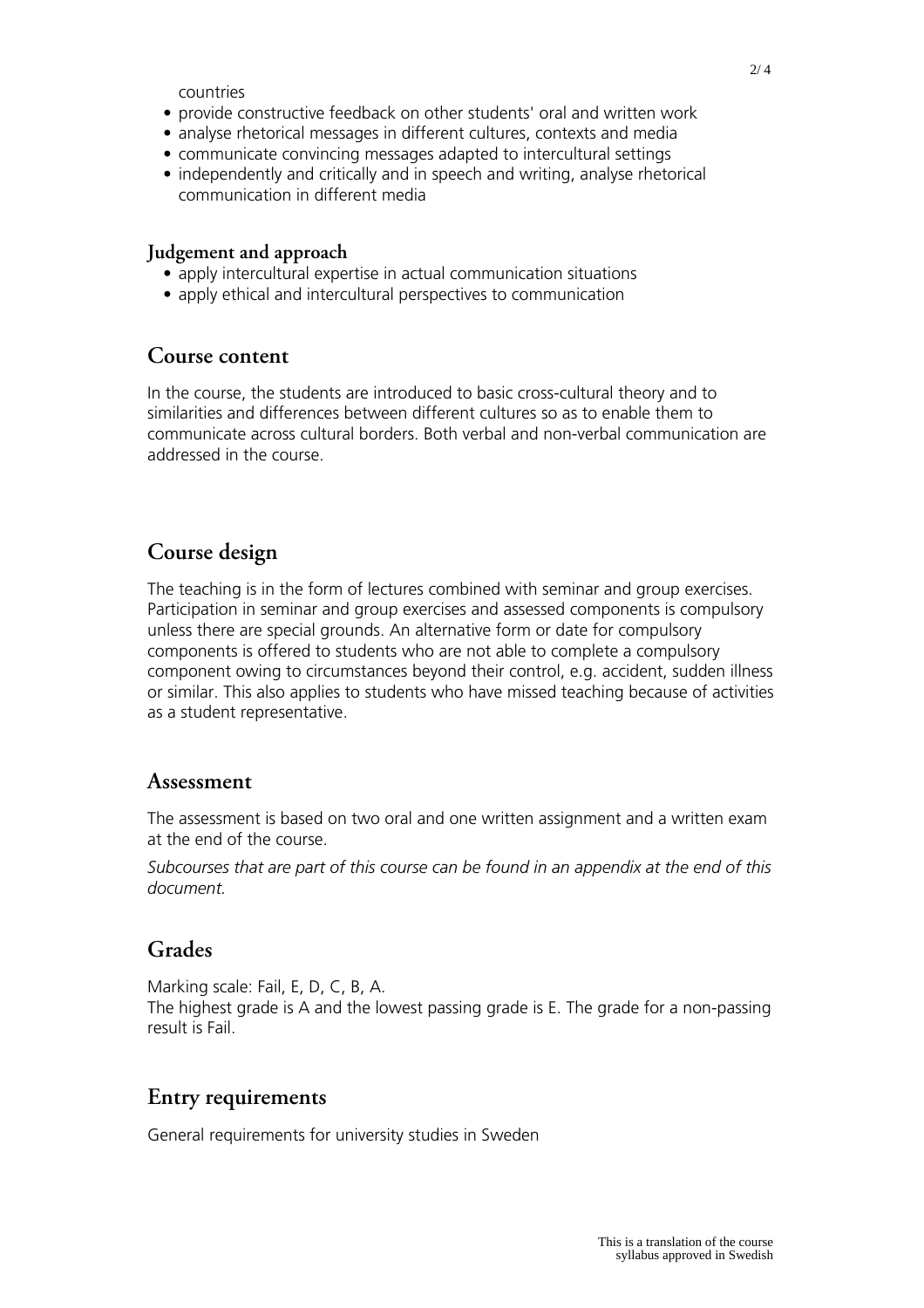## **Further information**

- 1. The course is offered at the Department of Communication and Media (KOM), Lund University.
- 2. The course replaces SASH32 and SASH75.
- 3. The credits allocated for course content that in whole or in part is commensurate with another course can only be credited once for a degree. For further details see the current registration information and other relevant documentation.
- 4. International exchange students are generally exempted from the requirement of proficiency in Swedish.